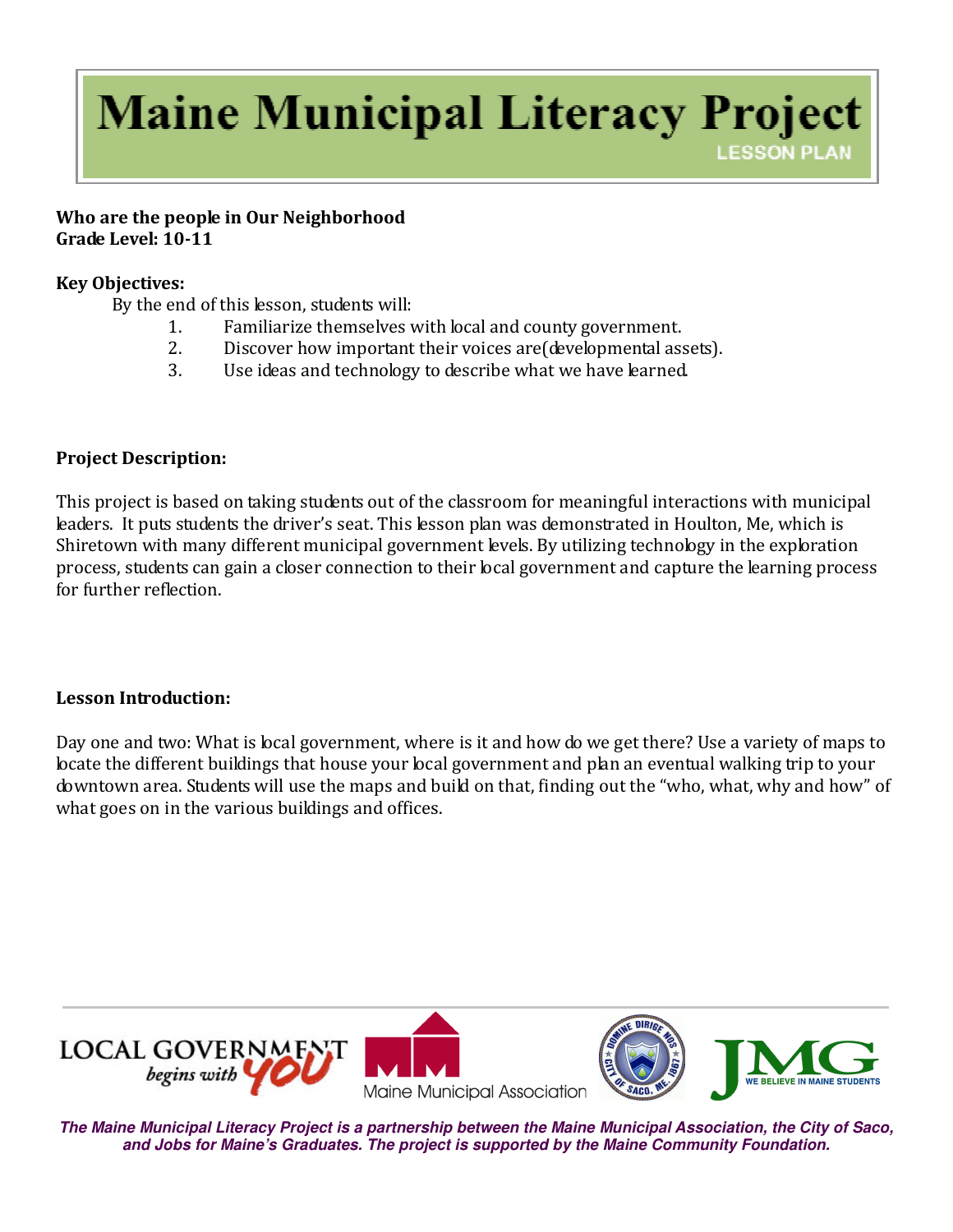# **Maine Municipal Literacy Project LESSON PLAN**

#### Instructional Strategies and Activities:

After the students have a firm understanding of what goes on at these buildings take a walking tour. This may take several days with various groups of students, depending on class makeup and schedules. The students will ask the officials at the locations a variety of questions concerning their jobs, leadership and issues. Have the students develop their questions, and identify "lead" interviewers.

In Houlton, the tours included:

Aroostook County Courts Aroostook County Jail Houlton Town Office Houlton Public Works Houlton Emergency Services School Board Some students attended planning board and counsel meetings.

It is important to note that members from each organization/association generously agreed to talk to the students and give tours. The students videotape the tours, and review with the rest of their classmates. The videos can be showcased at a town event, and/or at least given to the respected town leaders.

Assessment: The majority of this is group work. This curriculum works for all students involved, the techies, the behind the scenes and then the more vocal students.

#### Sharing the Learning:

The video are to be shared with the town officials, and at in-school forums, including school board meetings.

Resources needed: )

 Video recorder Time and legs :)

Potential Issues:

 \*Arranging travel for students that need to go to after school meetings \*Permission slips for the walk \*Confidentiality forms for local jails

#### Please Note:

Additional curriculum materials can be found on the Maine Municipal Association website at: http://www.memun.org/public/ local\_govt/ed/default\_html

Dee Butler Houlton High School (207)532-7736

Doug Hazlett Houlton Town Manager (207)532-7111